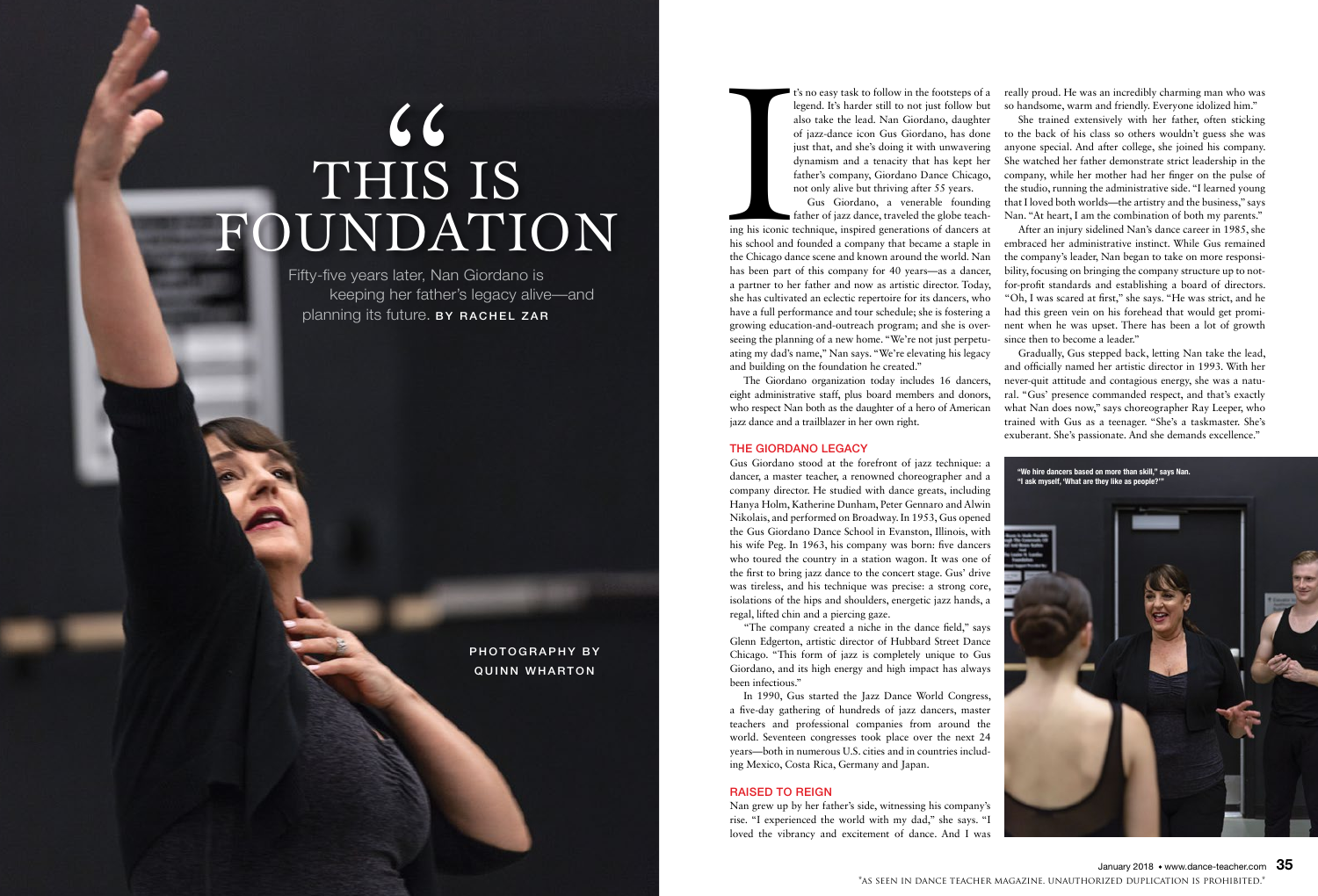

—NAN GIORDANO

### LIFE AFTER DEATH

Gus taught for the last time at age 81, at the 2004 Jazz Dance World Congress in Costa Rica, and his health rapidly declined over the next few years. Still, he watched every performance and offered Nan counsel and advice until he passed away in 2008. Nan's world was shaken. "Everywhere I looked, he was there," she says. "Then there were times I'd have to leave rehearsal because it was too much. I lost my dad, but I also lost my partner, my advisor and my mentor. His soul was my soul."

There were other personal and professional struggles that came within a few years: Nan and her husband divorced in 2008; in 2009, GDC executive director Ben Hodge stepped down; and in 2011, the school and company moved to sepa rate locations. Nan took on the added challenges with gusto, stepping in as both executive and artistic director, and the company didn't skip a beat.

"If anything, I think the understanding of what the organi zation was built on and our responsibility to continue his legacy was made stronger after that loss," says Maeghan McHale, who's been dancing with GDC since 2007. "We were on tour in Hawaii when Gus died, and we wanted to come home. Nan said, 'No, stay. It's what my father would have wanted.'"

Michael McStraw came on board as executive director in 2010, and Nan credits him with the organization's continued strength and growth—most notably, a doubling in its financial size in the past seven years. With Nan dedicated to the artistic side and with more financial flexibility, she focused on growing her father's dream of being a true repertory company. She brought choreographers on board who truly expanded the meaning of the word "jazz," including Ray Leeper, Rennie Harris, Alexander Ekman, Liz Imperio, Davis Robertson, Peter Chu and Ray Mercer. "Nan builds a true connection with people she brings into the company," says Mercer, who first choreographed for GDC in 2015. "Ever since we first spoke on the phone, she's felt like family."

#### THE DANCERS

GDC presents performance series at The Harris Theater in the spring and fall, and one in the summer at the Auditorium Theatre, and frequently tours for performances and residencies (this year to Indiana, Michigan, Alabama, Iowa and Tennessee). They've maintained a structure of five women and five men since before Gus' death—currently adding two Giordano II dancers and four "performing associates," a transition step between Giordano II and GDC. Nan expects dancers to rise through the ranks, so she pairs each Giordano II member with a mentor from the main company to guide them.

Nan carefully chooses dancers who she thinks can handle both the technical difficulty of the repertory—with a strong base in jazz, ballet and modern—and the family-like dynamic she cherishes. She also appreciates dancers with college degrees, which she says adds a level of maturity. "We hire dancers based on so much more than just skill," she says. "I ask myself, 'What are they like as people?'"

As a result, the dancers are versatile and strong as indi viduals, but also work as a captivating and dynamic unit. "We

**36** www.dance-teacher.com • January 2018



**From left: Ari Israel, Natasha Overturff Denny, Ashley Downs, Adam Houston, Ryan Galloway, Joe Nicastro**





**Ryan Galloway, Jacob Frazier, Ari Israel (obscured), Mariterese Altosino**



\*as seen in dance teacher magazine. unauthorized duplication is prohibited.\*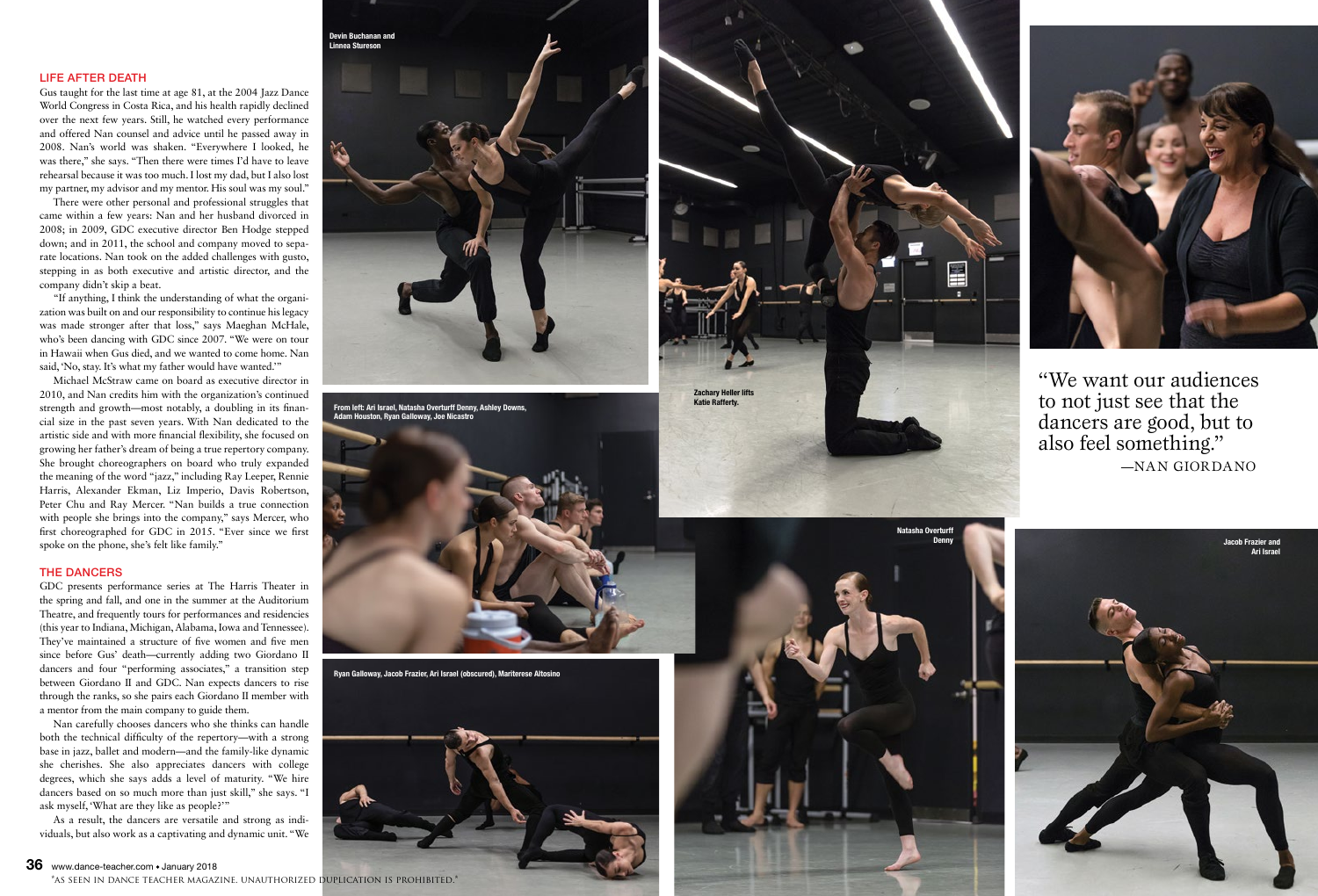

want our audiences to not just see that the dancers are good, but to also feel something," Nan adds. "There's so much darkness in the world, but the crazier it gets, the more it propels me. I want people to leave our performances feeling good. We strive for an experience of warmth."

#### EDUCATION AND OUTREACH

Even without a brick-and-mortar school, Nan remains passionate about training the next generation of Giordano dancers, so in recent years, she's increased her reach as a teacher, traveling to conventions and teaching master classes internationally.

 Nan's classes are deeply rooted in Giordano technique, but they are also playful, offering opportunity to develop improvisational skills. "After 11 years, Nan still surprises me by pulling combinations out of the vault that I've never seen before," says McHale about Nan's weekly company class.

GDC's intensive six-day summer workshop offers teens, college students and pre-professional dancers the chance to be immersed in Giordano technique. And last year saw the start of a college mentorship program, which allows college students to be paired with company dancer**s** for a full year, receive full scholarships to the summer workshop and get a behind-thescenes look at the company. "College graduates often haven't seen what company life really looks like," says artistic programs manager and former GDC dancer Cesar Salinas. "This is something I wish I**'**d had as a young dancer."

Another program, called The Giordano Experience, invites studio and high school groups to spend a day with the company. Dancers take class with Nan, chat with company members and watch rehearsal. When GDC tours, it brings aspects of The Giordano Experience to local high school and college dancers. Nan often teaches during these company residencies, including a trip this year to Butler University's dance department. (Her son Keenan, not a dancer, is currently a student there.) "Even dancers in ballet companies need more than just beautiful technique," she says. "They need to be able to move."

Community outreach has become a staple of the Giordano mission. In the spring, Nan keeps the company's touring schedule light to facilitate Jazz Dance/Science and Health, an eight-week movement-based curriculum for fourth- and fifth-grade science classes at four underserved Chicago public schools.

Nan also hopes for a return of the Jazz Dance World Congress in the near future, which was last held in 2012 in partnership with Point Park University. But her focus recently has been the fiveyear development of the Nan Giordano Certification Program, a training curriculum for teachers in Gus' iconic technique.

#### SWEET HOME

GDC has lived a nomadic life since moving away from its former suburban home more than five years ago, with the company renting studios throughout Chicago, and the administration in a small office space. They're currently in the process of purchasing a permanent home, thanks to an individual donor: the Hermon Baptist Church in the Lincoln Park neighborhood of Chicago.

"We've persevered for 55 years, and we deserve a home," says Nan, who hopes the building will house studios for rehearsal and classes, office space and a black-box theater for informal showings, but the organization is only at the beginning stages of developing a timeline and financial strategy for the move. "We're going for the gold, but the scope of it will depend on how much money we can raise," Nan says. "My goal is to have a place where the Giordano technique thrives, where it's known throughout the world that this is where jazz dancers go to study."

Her confidence in the vitality of jazz dance is palpable, her excitement contagious and her mission clear. "Jazz dance is alive, and I need to be one of the voices that carries it out into the world," she says. "This is not fad. This is foundation."

As a reminder of the responsibility of carrying on her father's dream, Nan keeps a few letters from him framed in her office. One of those notes, dated December 12, 2000, simply says, "Nan, What a pleasure for me to have my daughter as my legacy. You are doing a wonderful + beautiful + talented take over. I love you, Dad." DT

*Rachel Zar is a former dancer who now practices psychotherapy in Chicago.*

\*as seen in dance teacher magazine. unauthorized duplication is prohibited.\*